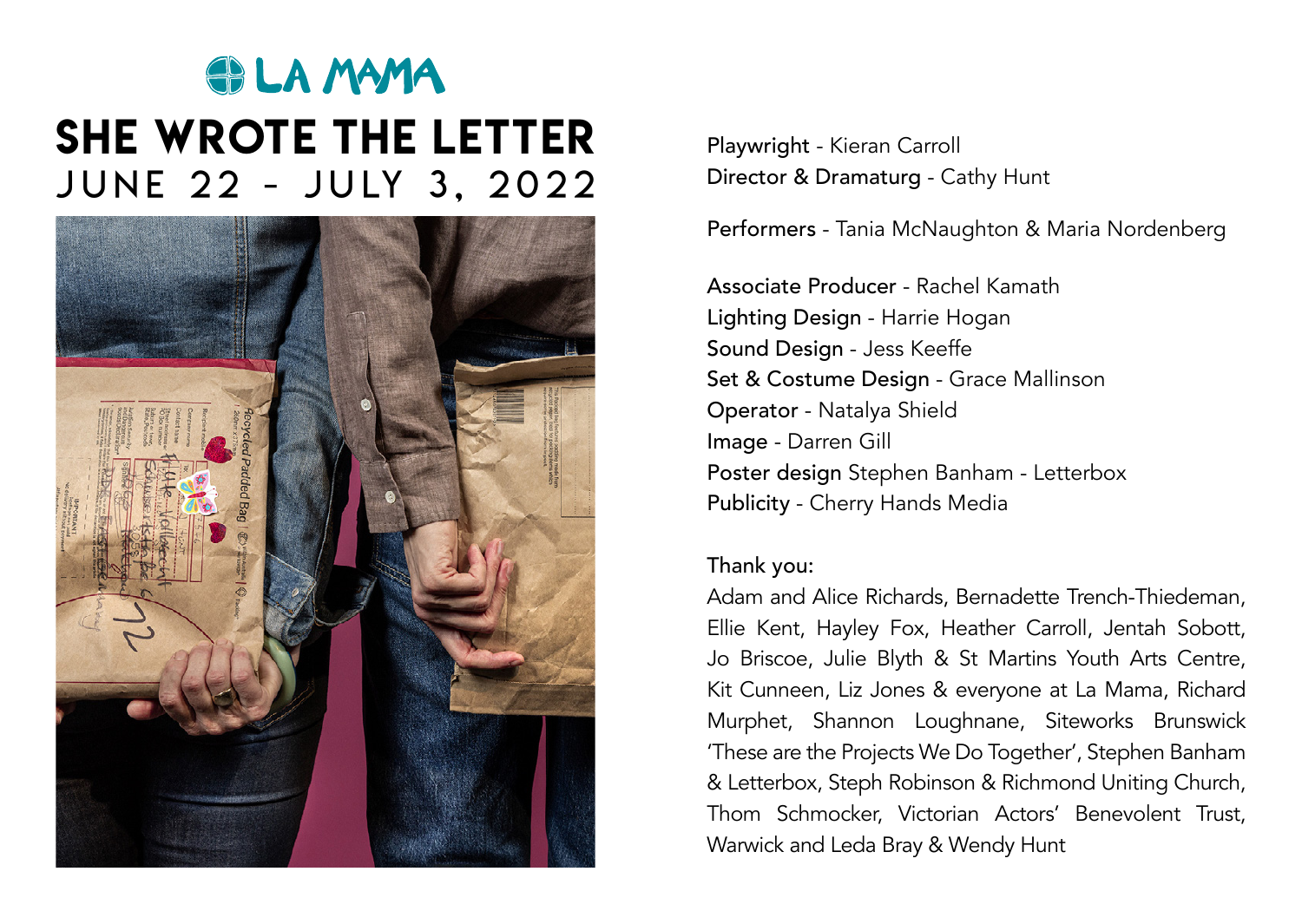## ODE TO 'SHE WROTE THE LETTER' Written as part of 'Death Knell', a project by Lily Fish (2021) By Tania McNaughton

'She Wrote the Letter' has been a dream of mine forever

Beginning with a letter and ending with a friend was even better.

A writer transformed the letter into a play and

Suddenly we were about to hit the stage.

Along came Covid and the play was delayed, delayed and delayed.

For us we continued with hope and prayed

that the play would continue with us ending on the stage.

St Martin's Theatre helped all the way and thankfully next year we will visit the stage.

But for now you will have to wait, wait, wait for that day.

To my best friend Ute Dahlke. Thank you for your ongoing support throughout our journey with 'She Wrote The Letter'. Without your wonderful friendship over the past 43 years, this play would never have been possible. Looking forward to performing our play in Berlin!

-Tania McNaughton

Kieran Carroll is a Melbourne playwright who has had numerous productions in Australia, America and England. Recent productions include NEWK - The John Newcombe Story - (Glen Street Theatre, Sydney, 2020) and The Youthful Adventures of Damon Dukirk (SaraSolo Festival, Florida, 2022). Since April 2022, a stage musical adaptation of Rick Springfield's autobiography Late, Late At Night has been touring Victorian venues.

Cathy Hunt is a director and dramaturg who trained at the VCA. Her work includes: Phantasmagoria at Theatre Works, (I'm Going to Die in This Bracket), nominated for Best Theatre, Melbourne Fringe. What Every Girl Should Know at Brunswick Mechanics, Love/Chamberlain by Bridget Mackey, Theatre Works, All the Locks are Solid & Tight (adapted / directed), La Mama Explorations, The Superqueer Murderess Show (adapted/co-created), Arts House: Melbourne Fringe, Her Father's Daughter by Keziah Warner, a new Hedda Gabler, Prahran Council Chambers, Tiny Remarkable Bramble, KXT and Steppe by Grace Pundyk, a site specific work, Newport Rail Yards. Cathy dramaturged LuNa by Keziah Warner, which won the Patrick White Playwright's Award. Les Mamelles de Tiresias, which Cathy directed, won a Green Room Award for 'Contribution to the Development of Opera in Victoria'. Upcoming works include Little Brother, Big Sister at La Mama, drawn from lived experience.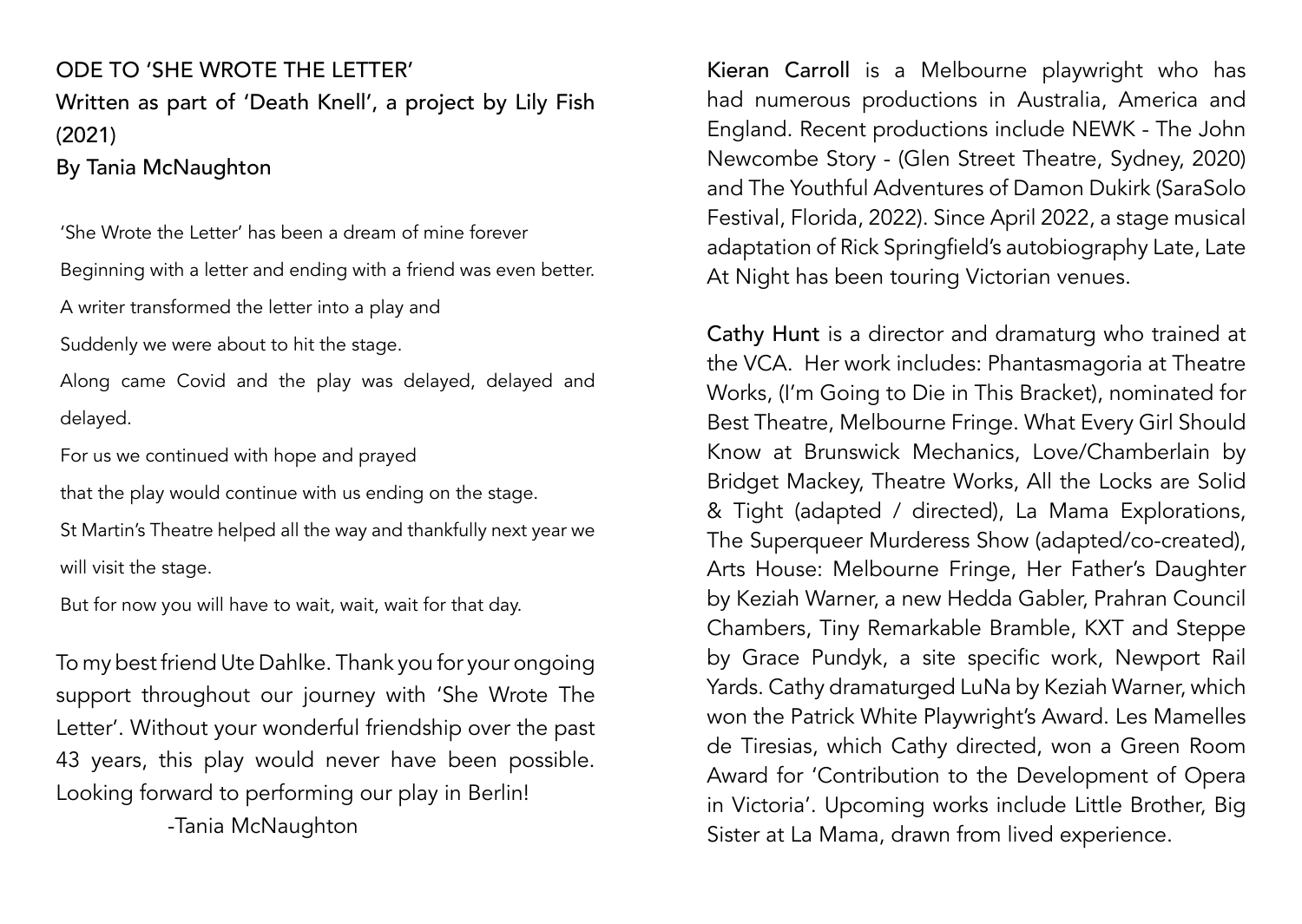Tania McNaughton discovered her passion for acting later in life. She has studied with US master teacher, Howard Fine, and completed his Melbourne full-time course in 2017. She has also trained with Damien Walsh-Howling at Brave Studio in Melbourne, Darlo Drama in Sydney and recently completed a course at the Improv Conspiracy Theatre, also in Melbourne. She has also appeared in a number of short films and travelled to regional Victoria with the play The Truth is Longer than a Lie, written and directed by Kieran Carroll. Tania is now starring in her own play She Wrote The Letter, which is about her long-term friendship with Ute from former East Germany.

Maria Nordenberg hails from Sweden and is a Melbourne based actress. She is a graduate of Howard Fine Acting Studio in Australia. Before relocating to Melbourne, she performed with Hobart Repertory Theatre Society and Short & Sweet Theatre Hobart. On screen she has appeared in several short films, playing the lead role in Living with Greg and more recently Ostrich. She also appeared in the feature film Sisters of War. Maria is delighted to share She Wrote The Letter with you.

Jess Keeffe, theatre-maker, multi-instrumentalist and composer, enjoys a variety of musical and theatrical pursuits. Recent work includes Poona (Next Wave), The Human Voice (Periscope), What Every Girl Should Know (Brunswick Mechanics Institute), Unsuckle (La Mama), Disparate Scenes for Millennial Dreams (Periscope), All The Locks are Solid & Tight (La Mama Explorations), Nomnomnom at Testing Grounds (Roshelle Fong), RUR2020 (Playreactive), Her Father's Daughter (Hotel Now), Renae Shadler RESTORE (Winner: RAV Market Ready, nominated for Best Performance, Melbourne Fringe), The Resistable Rise of Arturo Ui (Theatreworks), The Seagull (Black Apple Theatre), In the Dark (Metanoia), and In The Bleak Midwinter (as cellist, Malthouse, The Rabble). In 2016 she was selected for the MTC's inaugural Women in Theatre Program, and seconded to John with Russell Goldsmith. She performs around Australia as a cellist and electronic artist under the name Tarsier.

Harrie Hogan is a lighting designer who began her training at Newtown High School of the Performing Arts before completing a bachelor's degree at the Victorian College of the Arts. Her recent design credits include Kerosene (dir. Benjamin Nichol, 2021), Analog (Three Fates Theatre, 2021), Grace (Red Stitch Actors' Theatre, 2022) and Nothing (A Ry Presentation, 2022). She also works as the production manager for Na Djinang Circus, helping bring their repertoire of shows to audiences across Australia. Harrie is a keen collaborator and proud to be counted amongst the growing number of women in her field.